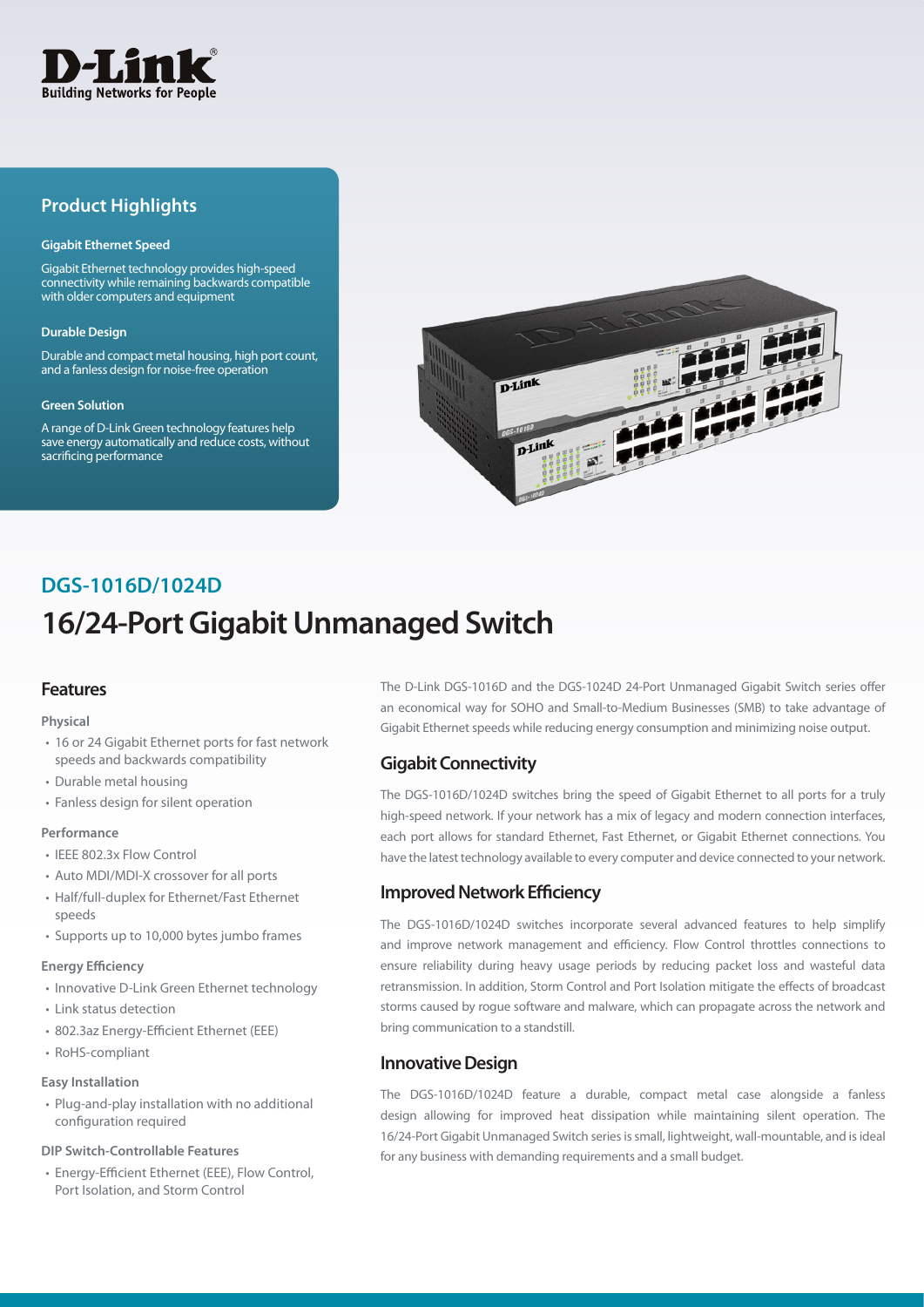

## **DGS-1016D/1024D 16/24-Port Gigabit Unmanaged Switch**

## **Green Technology**

The 16/24-Port Gigabit Unmanaged Switch series helps you conserve energy automatically through several methods. Link status detection automatically powers down ports that have no link, allowing the switches to save substantial amounts of power by cutting power usage for unused ports or any ports connected to computers that have been shut down.

Meanwhile, Energy-Efficient Ethernet (EEE) conserves energy by dynamically reducing power consumption when data activity is low. These environmentally friendly switches are also RoHS compliant, use recyclable packaging, and minimize the use of harmful substances. These green features combined, provide more energy savings and a longer product life, without sacrificing operational performance or functionality.

### **Technical Specifications**

| General                          | <b>DGS-1016D</b>                                                                                                                                                                                                                                         | <b>DGS-1024D</b>            |  |
|----------------------------------|----------------------------------------------------------------------------------------------------------------------------------------------------------------------------------------------------------------------------------------------------------|-----------------------------|--|
| Number of Ports                  | • 16 10/100/1000 Mbps ports                                                                                                                                                                                                                              | • 24 10/100/1000 Mbps ports |  |
| Standards                        | • IEEE 802.3 10BASE-T<br>· IEEE 802.3u 100BASE-TX<br>· IEEE 802.3ab 1000BASE-T<br>• IEEE 802.1p Quality of Service (QoS)<br>• IEEE 802.3x Flow Control supported for full-duplex<br>• Auto-negotiation<br>· IEEE 802.3az Energy-Efficient Ethernet (EEE) |                             |  |
| <b>Data Transfer Rates</b>       | · Ethernet: 10 Mbps/20 Mbps (half-duplex/full-duplex)<br>· Fast Ethernet: 100 Mbps/200 Mbps (half-duplex/full-duplex)<br>· Gigabit Ethernet: 2000 Mbps (full-duplex)                                                                                     |                             |  |
| Network Cables                   | · Ethernet: 2-pair UTP Cat.3/4/5/5e, Unshielded Twisted Pair (UTP) Cable<br>· Fast Ethernet: 2-pair UTP Cat.5/5e, Unshielded Twisted Pair (UTP) Cable<br>· Gigabit Ethernet: 4-pair UTP Cat.5/5e, Unshielded Twisted Pair (UTP) Cable                    |                             |  |
| Functionality                    |                                                                                                                                                                                                                                                          |                             |  |
| <b>D-Link Green Features</b>     | • Power saving by link status and cable length                                                                                                                                                                                                           |                             |  |
| Security                         | • Storm Control                                                                                                                                                                                                                                          |                             |  |
| QoS (Quality of Service)         | • 802.1p priority<br>• 8 queues                                                                                                                                                                                                                          |                             |  |
| <b>Cable Diagnostics</b>         | • Indicated through port LEDs                                                                                                                                                                                                                            |                             |  |
| <b>Switching Features</b>        |                                                                                                                                                                                                                                                          |                             |  |
| Protocol                         | • CSMA/CD                                                                                                                                                                                                                                                |                             |  |
| <b>Switching Capacity</b>        | $\cdot$ 32 Gbps                                                                                                                                                                                                                                          | $\cdot$ 48 Gbps             |  |
| Max. Forwarding Rate             | • 23.81 mpps                                                                                                                                                                                                                                             | • 35.71 mpps                |  |
| Packet Buffer RAM                | · 512 KBytes per device                                                                                                                                                                                                                                  |                             |  |
| <b>Filtering Address Table</b>   | • 8K MAC addresses per device                                                                                                                                                                                                                            |                             |  |
| Packet Filtering/Forwarding Rate | · Ethernet: 14,880 pps per port<br>· Fast Ethernet: 148,800 pps per port<br>· Gigabit Ethernet: 1,488,000 pps per port                                                                                                                                   |                             |  |
| <b>MAC Address Learning</b>      | · Self-learning, auto-aging                                                                                                                                                                                                                              |                             |  |
| Forwarding Mode                  | · Store-and-forward                                                                                                                                                                                                                                      |                             |  |